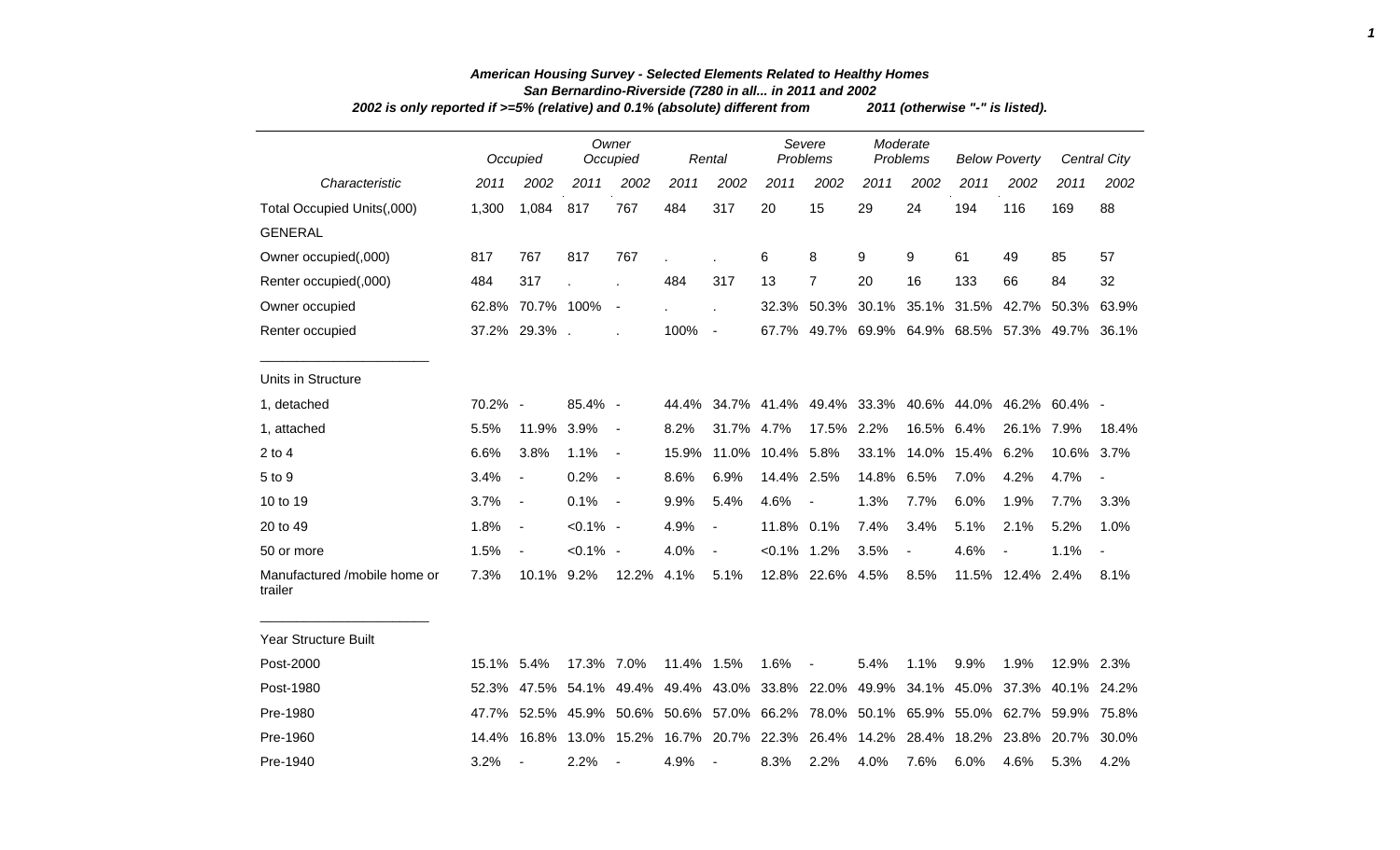|                                                             |            | Occupied         | Owner<br>Occupied |                |                | Rental                   |               | Severe<br><b>Problems</b> |             | Moderate<br>Problems            |             | <b>Below Poverty</b>                            |                | <b>Central City</b> |  |
|-------------------------------------------------------------|------------|------------------|-------------------|----------------|----------------|--------------------------|---------------|---------------------------|-------------|---------------------------------|-------------|-------------------------------------------------|----------------|---------------------|--|
| Characteristic                                              | 2011       | 2002             | 2011              | 2002           | 2011           | 2002                     | 2011          | 2002                      | 2011        | 2002                            | 2011        | 2002                                            | 2011           | 2002                |  |
| Foundation (for 1-unit not<br>manufactured)                 |            |                  |                   |                |                |                          |               |                           |             |                                 |             |                                                 |                |                     |  |
| 1-Unit not manufactured(,000)                               | 984        | 875              | 729               | 664            | 255            | 211                      | 9             | 10                        | 10          | 14                              | 98          | 84                                              | 115            | 72                  |  |
| With a basement under all of<br>house                       | 0.2%       | $\blacksquare$   | 0.2%              | $\blacksquare$ | $< 0.1\%$ 0.7% |                          | $< 0.1\%$ -   |                           | $< 0.1\%$ - |                                 | $< 0.1\%$ - |                                                 | $< 0.1\%$ 0.2% |                     |  |
| With a basement under part of<br>house                      | 0.8%       | $\sim$           | 0.8%              | $\sim$         | 0.9%           | $\overline{\phantom{a}}$ | 2.4%          | $\sim$                    | 3.3%        | $\sim$                          | 0.9%        | $\sim$                                          | 1.9%           | $\sim$ $-$          |  |
| With a crawl space                                          |            | 10.4% 11.9% 9.9% |                   |                | 11.9% 12.0% -  |                          |               |                           |             |                                 |             | 17.8% 13.4% 19.2% 28.3% 14.9% 10.4% 10.6% 16.4% |                |                     |  |
| On a concrete slab                                          | 87.9% -    |                  | 88.4% -           |                | $86.5\%$ -     |                          |               |                           |             |                                 |             | 79.9% 86.6% 77.5% 71.7% 83.7% 88.0% 87.1% 81.2% |                |                     |  |
| In some other way                                           | 0.7%       | $\sim$           | 0.8%              | $\sim$         | 0.7%           | $\sim$ $-$               | $< 0.1\%$ -   |                           | $< 0.1\%$ - |                                 | 0.5%        | $\sim$                                          | 0.4%           | $\sim$              |  |
| <b>EXTERIOR</b><br><b>External Building Conditions (non</b> |            |                  |                   |                |                |                          |               |                           |             |                                 |             |                                                 |                |                     |  |
| multiunit)                                                  |            |                  |                   |                |                |                          |               |                           |             |                                 |             |                                                 |                |                     |  |
| Sagging roof                                                | 1.8%       | $\sim$ $-$       | 1.9%              | $\sim$         | 1.5%           | $\overline{\phantom{a}}$ |               | 10.6% 22.6% 3.2%          |             | 11.5% 4.8%                      |             | $\blacksquare$                                  | 0.3%           | $\sim$              |  |
| Missing roofing material                                    | 3.6%       | $\sim$           | 3.5%              | $\sim$         | 3.7%           | 5.1%                     | 6.6%          |                           |             | 11.1% 26.5% 20.7% 5.4%          |             | 5.6%                                            | 0.7%           | $\sim$ $-$          |  |
| Hole in roof                                                | 2.1%       | $\sim$           | 2.3%              | $\sim$         | 1.5%           | $\overline{\phantom{a}}$ | 4.7%          | 5.2%                      |             | 15.2% 13.9% 3.6%                |             | $\blacksquare$                                  | 0.7%           | $\sim$              |  |
| Missing bricks, siding, other<br>outside wall material      | 2.5%       | $\sim$           | 2.2%              | $\sim$         | 3.5%           | 5.8%                     | 6.6%          |                           |             | 16.7% 17.1% 18.7% 4.2%          |             | 6.2%                                            | 3.1%           | $\sim$ $-$          |  |
| Sloping outside walls                                       | 1.1%       | $\sim$ $-$       | 0.7%              | $\sim$         | 2.0%           | $\overline{\phantom{a}}$ |               | 10.2% 16.0% 13.4% 7.6%    |             |                                 | 3.5%        | $\sim$                                          | 2.6%           | $\sim$              |  |
| Boarded up windows                                          | 1.3%       | $\blacksquare$   | 1.2%              | $\sim$         | 1.4%           | $\overline{\phantom{a}}$ | 4.5%          | 11.8% 0.9%                |             | 14.2% 3.0%                      |             | $\blacksquare$                                  | 0.7%           | $\sim$ $\sim$       |  |
| <b>Broken windows</b>                                       | 5.3%       | 4.8%             | 5.7%              | 4.2%           | 4.0%           | 6.8%                     |               |                           |             | 17.3% 11.3% 31.0% 34.5% 8.5%    |             | 9.1%                                            | $3.3\%$ -      |                     |  |
| Bars on windows                                             | 3.9%       | $\sim$           | 3.6%              | $\sim$         | 4.7%           | $\overline{\phantom{a}}$ | $<0.1\%$ 5.0% |                           | 12.2% 5.7%  |                                 | 6.8%        | 5.3%                                            | 4.2%           | $\sim$              |  |
| Foundation crumbling or has open 4.3%<br>crack or hole      |            | $\sim$ $-$       | 4.3%              | $\sim$         | 4.5%           | $\overline{\phantom{a}}$ | 20.6% 4.3%    |                           | 23.8% 6.3%  |                                 | 6.2%        | 1.2%                                            | 2.9%           | $\sim$ $-$          |  |
| None of the above                                           | $81.8\%$ - |                  | $81.6\%$ -        |                | 82.3% -        |                          |               |                           |             | 61.7% 54.0% 33.9% 46.5% 72.4% - |             |                                                 | 87.1% -        |                     |  |
| None of the above(excluding<br>bars)                        | 84.9% -    |                  | 84.6% -           |                | 85.7% -        |                          |               |                           |             | 61.7% 55.2% 38.2% 48.6% 77.2% - |             |                                                 | $91.1\%$ -     |                     |  |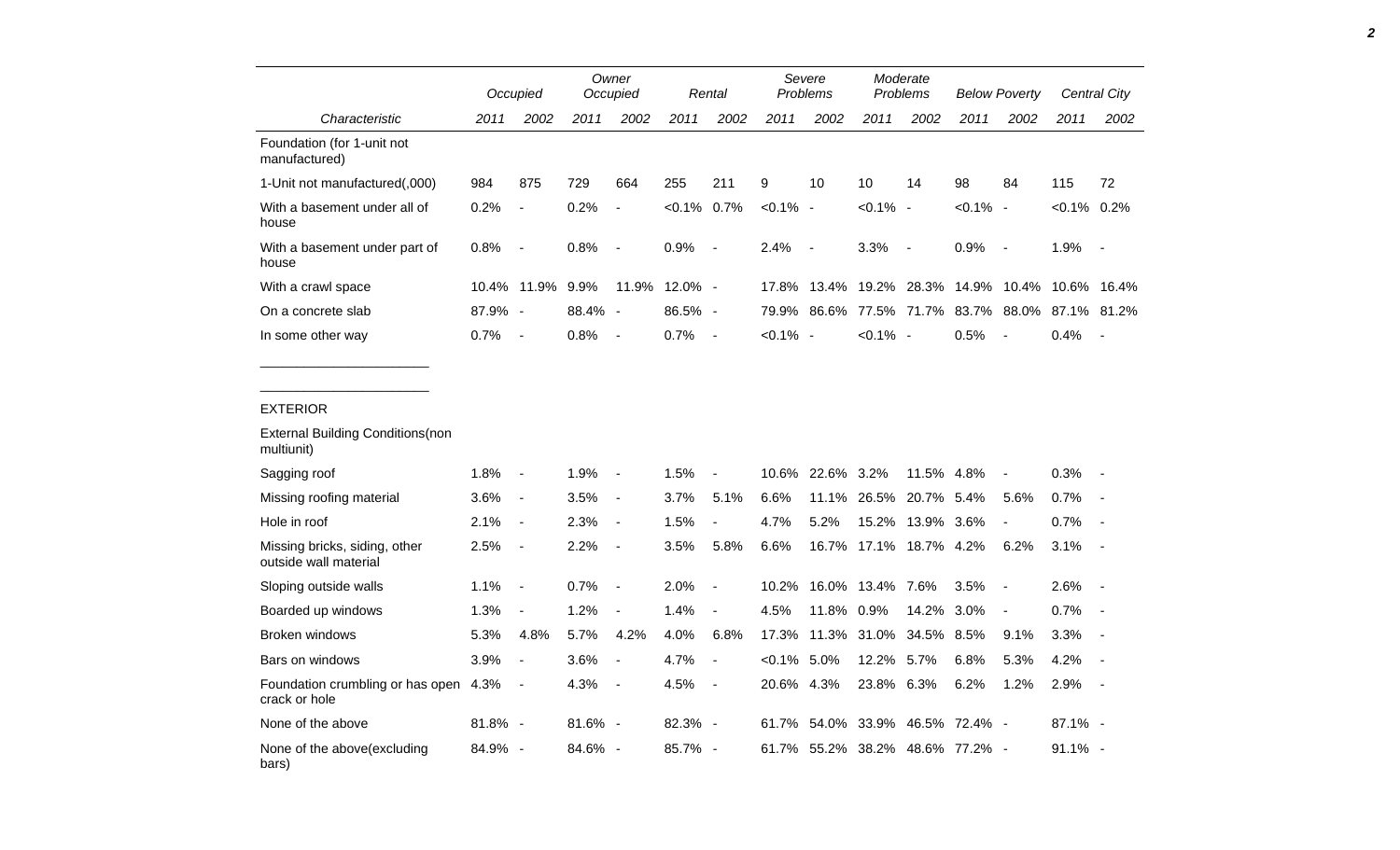|                                               |             | Occupied                     |             | Owner<br>Occupied        |       | Rental                   |             | Severe<br>Problems       |               | Moderate<br>Problems |                              | <b>Below Poverty</b> |             | <b>Central City</b> |
|-----------------------------------------------|-------------|------------------------------|-------------|--------------------------|-------|--------------------------|-------------|--------------------------|---------------|----------------------|------------------------------|----------------------|-------------|---------------------|
| Characteristic                                | 2011        | 2002                         | 2011        | 2002                     | 2011  | 2002                     | 2011        | 2002                     | 2011          | 2002                 | 2011                         | 2002                 | 2011        | 2002                |
| Water Leakage During Last 12<br><b>Months</b> |             |                              |             |                          |       |                          |             |                          |               |                      |                              |                      |             |                     |
| With leakage from outside<br>structure        | 9.2%        | 5.5%                         | 10.6% 5.1%  |                          | 6.8%  | $\overline{\phantom{a}}$ | 9.8%        |                          |               |                      | 23.9% 32.0% 27.4% 11.8% 7.2% |                      | 6.1%        | 4.4%                |
| Roof                                          | 6.8%        | 4.0%                         | 8.1%        | 3.8%                     | 4.6%  | $\blacksquare$           | 8.4%        | 17.6%                    |               | 23.3% 19.1%          | 9.4%                         | 4.3%                 | 5.8%        | 3.2%                |
| <b>Basement leak</b>                          | $< 0.1\%$ - |                              | $< 0.1\%$ - |                          | 0.1%  | $\sim$                   | $< 0.1\%$ - |                          | $< 0.1\%$ -   |                      | $< 0.1\%$ -                  |                      | $< 0.1\%$ - |                     |
| Walls, closed windows, or doors<br>leak       | 1.5%        | $\overline{\phantom{a}}$     | 1.5%        | $\blacksquare$           | 1.5%  | $\blacksquare$           | 1.8%        | 13.6% 9.8%               |               | 7.1%                 | 2.0%                         | $\sim$ $-$           | 1.4%        | $\sim$ $-$          |
| Other or Unknown exterior Leak                | 1.2%        | $\blacksquare$               | 1.2%        | $\blacksquare$           | 1.1%  | $\blacksquare$           | 1.3%        | $\overline{\phantom{a}}$ | 5.8%          | 10.2% 1.5%           |                              | $\sim$               | 0.3%        | $\sim$              |
|                                               |             |                              |             |                          |       |                          |             |                          |               |                      |                              |                      |             |                     |
| <b>INTERIOR</b>                               |             |                              |             |                          |       |                          |             |                          |               |                      |                              |                      |             |                     |
| Damage                                        |             |                              |             |                          |       |                          |             |                          |               |                      |                              |                      |             |                     |
| Holes in floors                               | 1.2%        | $\qquad \qquad \blacksquare$ | 0.9%        | $\overline{\phantom{a}}$ | 1.7%  |                          | 4.8%        | 6.5%                     | 18.7% 9.2%    |                      | 2.1%                         |                      | 0.4%        |                     |
| Open cracks or holes                          | 4.4%        | $\blacksquare$               | 3.3%        | $\blacksquare$           | 6.3%  | 7.4%                     | 8.0%        | 15.2%                    |               | 44.3% 29.0%          | 10.5% 7.9%                   |                      | 3.6%        |                     |
| Broken plaster or peeling paint               | 1.4%        | $\overline{\phantom{a}}$     | 1.0%        | $\overline{\phantom{a}}$ | 2.2%  |                          | 6.6%        |                          | 15.2% 19.8% - |                      | 2.6%                         | $\blacksquare$       | 0.4%        |                     |
| Water Leakage During Last 12<br><b>Months</b> |             |                              |             |                          |       |                          |             |                          |               |                      |                              |                      |             |                     |
| With leakage from inside structure 9.4%       |             | $\blacksquare$               | 8.4%        | $\blacksquare$           | 11.3% | 12.2%                    | 17.0%       | 28.8%                    |               |                      | 34.3% 27.3% 13.4% 11.7% 4.7% |                      |             | 9.6%                |
| Fixtures backed up or overflowed              | 2.6%        | $\blacksquare$               | 2.1%        | $\blacksquare$           | 3.5%  |                          | 4.4%        | 12.2%                    | 9.7%          | 17.8% 4.2%           |                              | 6.1%                 | 2.3%        |                     |
| Pipes leaked                                  | 4.2%        | $\blacksquare$               | 3.8%        | $\blacksquare$           | 4.9%  | 6.6%                     | 7.7%        | 15.9%                    | 26.8%         | 15.3% 6.2%           |                              | 4.7%                 | 1.8%        | 6.4%                |
| Broken water heater                           | 0.9%        | $\overline{\phantom{a}}$     | 0.7%        | $\blacksquare$           | 1.1%  |                          | 2.4%        |                          | 2.1%          | $\blacksquare$       | 2.2%                         | $\blacksquare$       | 0.2%        |                     |
| Other or Unknown                              | 2.4%        | $\overline{a}$               | 2.2%        |                          | 2.7%  |                          | 4.4%        |                          | 4.9%          | $\blacksquare$       | 3.4%                         |                      | 1.8%        |                     |

Rodents

Signs of rats in last 3 mon. 2.5% - 2.8% - 1.9% - 4.4% 9.9% 3.7% 10.6% 3.0% - 3.3% -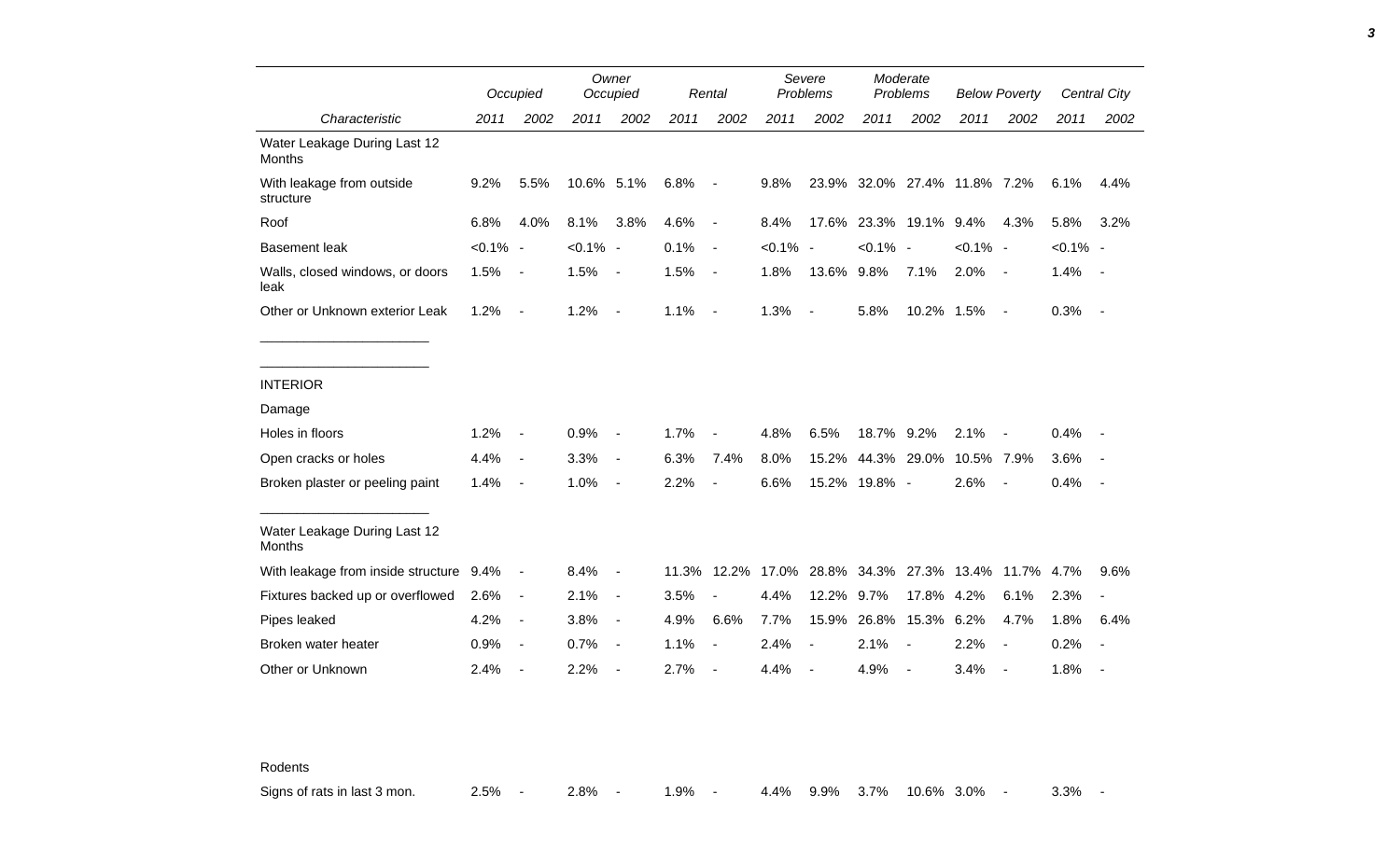|                                                           |             | Occupied                 |         | Owner<br>Occupied        |             | Rental                   |                | Severe<br>Problems       |                        | Moderate<br>Problems     |                | <b>Below Poverty</b>     |             | Central City             |
|-----------------------------------------------------------|-------------|--------------------------|---------|--------------------------|-------------|--------------------------|----------------|--------------------------|------------------------|--------------------------|----------------|--------------------------|-------------|--------------------------|
| Characteristic                                            | 2011        | 2002                     | 2011    | 2002                     | 2011        | 2002                     | 2011           | 2002                     | 2011                   | 2002                     | 2011           | 2002                     | 2011        | 2002                     |
| Signs of mice in last 3 mon.                              | 5.9%        | 4.1%                     | 5.8%    | 4.2%                     | 6.2%        | 3.9%                     | 15.2%          | 7.5%                     | 9.5%                   | 8.8%                     | 7.8%           | 5.3%                     | 3.9%        |                          |
| Signs of rodents, not sure which<br>kind in last 3 mon.   | 1.2%        |                          | 0.5%    | $\blacksquare$           | 2.2%        | $\blacksquare$           | 3.8%           | 9.1%                     | 7.4%                   | 2.0%                     | 4.9%           | $\overline{\phantom{a}}$ | 1.9%        | $\blacksquare$           |
| Electrical                                                |             |                          |         |                          |             |                          |                |                          |                        |                          |                |                          |             |                          |
| No electrical wiring                                      | $< 0.1\%$ - |                          | 0.1%    | $\blacksquare$           | $< 0.1\%$ - |                          | $< 0.1\%$ -    |                          | $< 0.1\%$ -            |                          | $< 0.1\%$ -    |                          | $< 0.1\%$ - |                          |
| Exposed wiring                                            | 2.0%        | $\overline{\phantom{a}}$ | 1.8%    | $\overline{\phantom{a}}$ | 2.2%        | $\overline{\phantom{a}}$ | 1.9%           | $\overline{\phantom{a}}$ | 10.1% 2.2%             |                          | 4.2%           | $\overline{\phantom{a}}$ | 1.5%        |                          |
| Rooms without electric outlets                            | 0.7%        | $\overline{\phantom{a}}$ | 0.9%    | $\overline{\phantom{a}}$ | 0.3%        | $\overline{\phantom{a}}$ | $< 0.1\%$ 5.7% |                          | 2.8%                   | 5.1%                     | 0.4%           | $\overline{\phantom{a}}$ | 1.2%        | $\overline{\phantom{a}}$ |
| Fuses/breakers blown in last 3<br>mon.                    | 10.4% -     |                          | 11.4% - |                          | 8.8%        | 8.3%                     |                | 12.9% 22.1% 27.8% 14.2%  |                        |                          | 9.7%           | 6.9%                     | 7.4%        | 11.6%                    |
| Sanitation                                                |             |                          |         |                          |             |                          |                |                          |                        |                          |                |                          |             |                          |
| Lacking complete kitchen facilities                       | 1.1%        |                          | 0.4%    |                          | 2.1%        | $\overline{a}$           | 1.0%           | 7.1%                     |                        | 46.9% 60.4%              | 1.7%           | $\overline{\phantom{a}}$ | $< 0.1\%$ - |                          |
| Lacking some or all plumbing<br>facilities                | 0.9%        | $\overline{\phantom{a}}$ | 0.5%    | $\blacksquare$           | 1.7%        | $\blacksquare$           |                | 61.2% 23.4% < 0.1% -     |                        |                          | 2.1%           | $\sim$                   | 1.3%        | $\sim$                   |
| Water not safe to drink                                   | 24.7%       | 28.0%                    | 19.8%   | 24.8%                    | 33.0%       | 35.8%                    | 37.5%          | 43.3%                    | 29.0%                  | 44.1%                    | 38.0%          | 35.3%                    |             | 28.1% 24.3%              |
| Water stoppage in last 3 mon.                             | 2.9%        | $\overline{\phantom{a}}$ | 1.8%    |                          | 4.7%        | 6.5%                     | 18.4%          | 16.2%                    | 3.3%                   | 12.5%                    | 5.6%           | 5.1%                     | 4.4%        |                          |
| No flush toilets working some time 1.5%<br>in last 3 mon. |             | $\blacksquare$           | 1.0%    | $\blacksquare$           | 2.5%        | $\blacksquare$           | 3.6%           |                          | 23.5% 10.6% 17.3% 2.5% |                          |                | 5.4%                     | 1.0%        |                          |
| With sewage disposal<br>breakdowns in last 3 mon.         | 1.5%        |                          | 1.2%    |                          | 2.1%        | $\overline{a}$           | 12.0% 3.5%     |                          | 4.1%                   | $\overline{\phantom{a}}$ | 2.3%           | $\overline{\phantom{a}}$ | 2.3%        | $\sim$                   |
| Septic tank, cesspool, chemical<br>toilet                 | 8.9%        | 16.1%                    | 10.5%   | 18.2%                    | 6.1%        | 11.2%                    | 18.8% -        |                          | 16.3%                  | 21.7%                    | 9.3%           | 15.7% 0.8%               |             |                          |
| With septic tank or cesspool<br>breakdowns in last 3 mon. | 0.2%        |                          | 0.1%    |                          | 0.5%        | $\blacksquare$           | 9.3%           | $< 0.1\%$ 0.9%           |                        | $\sim$                   | $< 0.1\%$ 0.5% |                          | $< 0.1\%$ - |                          |

## HEATING/FUEL

Main Heating Equipment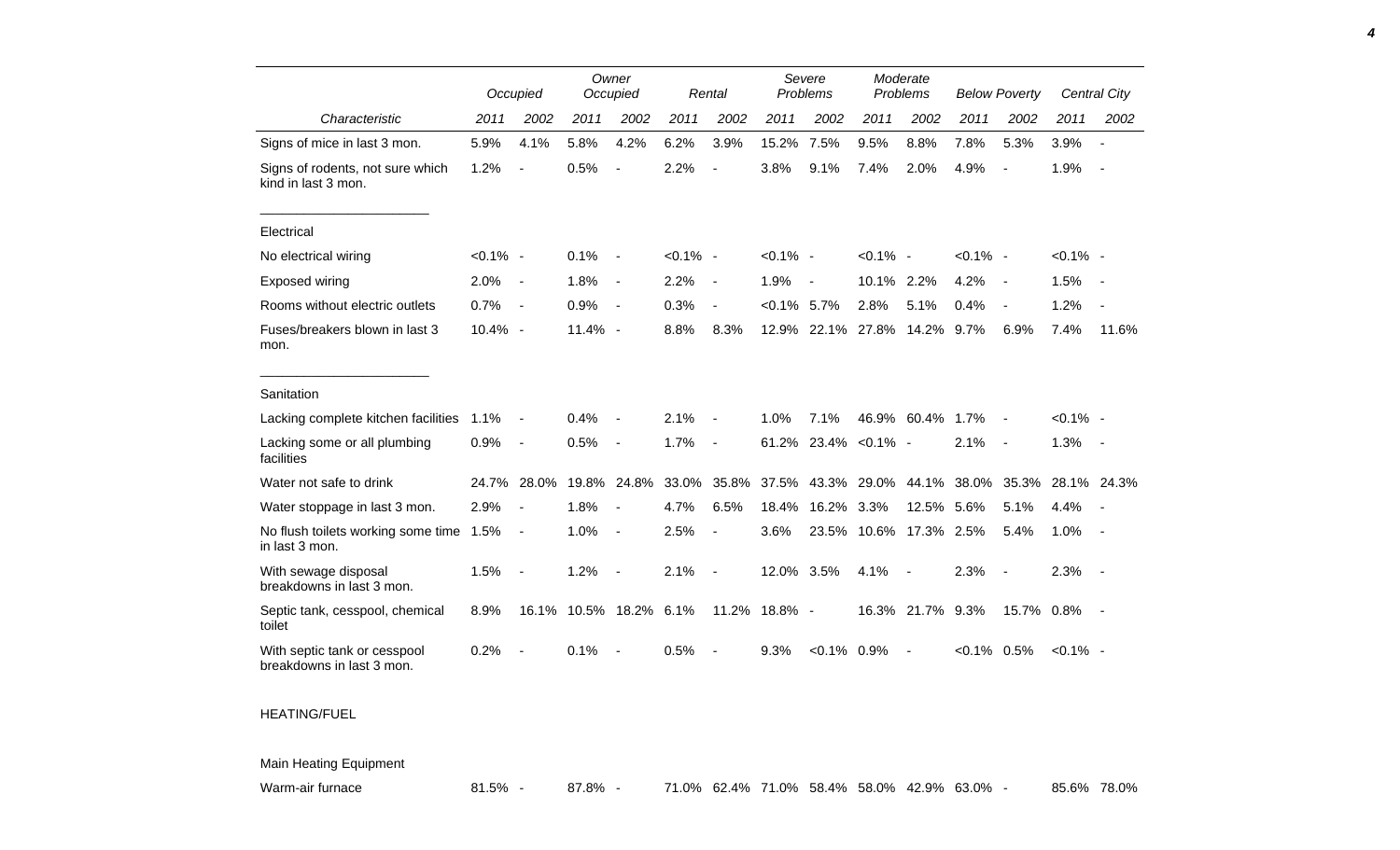|                                                         |             | Occupied                 | Owner<br>Occupied |                          |             | Rental                   | Severe<br>Problems |                          | Moderate<br>Problems |                          | <b>Below Poverty</b>            |                          |                     | Central City             |
|---------------------------------------------------------|-------------|--------------------------|-------------------|--------------------------|-------------|--------------------------|--------------------|--------------------------|----------------------|--------------------------|---------------------------------|--------------------------|---------------------|--------------------------|
| Characteristic                                          | 2011        | 2002                     | 2011              | 2002                     | 2011        | 2002                     | 2011               | 2002                     | 2011                 | 2002                     | 2011                            | 2002                     | 2011                | 2002                     |
| Steam or hot water system                               | 0.2%        | $\blacksquare$           | 0.1%              | $\blacksquare$           | 0.4%        | $\blacksquare$           | $< 0.1\%$ -        |                          | $< 0.1\%$ -          |                          | 1.0%                            | $\blacksquare$           | $< 0.1\%$ -         |                          |
| Electric heat pump                                      | 1.6%        | $\blacksquare$           | 1.3%              | $\overline{\phantom{a}}$ | 2.1%        | $\overline{\phantom{a}}$ | $< 0.1\%$ 1.7%     |                          | $< 0.1\%$ 4.3%       |                          | 1.0%                            | $\overline{\phantom{a}}$ | 1.6%                |                          |
| Built-in electric units                                 | 1.1%        | $\overline{\phantom{a}}$ | 1.0%              | $\overline{\phantom{a}}$ | 1.2%        | $\overline{\phantom{a}}$ | 1.4%               | $\overline{\phantom{a}}$ | 1.5%                 | $\overline{\phantom{a}}$ | 1.7%                            | $\sim$                   | 1.2%                | $\overline{\phantom{a}}$ |
| Floor, wall, or other built-in hot air<br>without ducts |             | 12.4% 14.0% 7.4%         |                   | 8.7%                     |             | 20.8% 26.7% 21.1% 29.9%  |                    |                          |                      |                          | 33.6% 31.1% 26.7% -             |                          |                     | 10.8% 16.0%              |
| Room heaters with flue                                  | 0.3%        | $\blacksquare$           | 0.3%              | $\blacksquare$           | 0.5%        | $\overline{\phantom{a}}$ | $< 0.1\%$ -        |                          | $< 0.1\%$ 1.5%       |                          | 0.1%                            | $\sim$                   | 0.1%                | $\sim$ $-$               |
| Room heaters without flue                               | 0.1%        | $\overline{\phantom{a}}$ | 0.1%              | $\overline{\phantom{a}}$ | 0.2%        | $\blacksquare$           | $< 0.1\%$ -        |                          | 5.4%                 | 6.7%                     | 0.2%                            | $\sim$                   | 0.1%                | $\sim$ $-$               |
| Portable electric heaters                               | 1.2%        | $\blacksquare$           | 0.7%              | $\overline{\phantom{a}}$ | 1.9%        | $\overline{\phantom{a}}$ | 1.0%               | 5.1%                     | 0.6%                 | $\overline{a}$           | 3.0%                            | $\overline{\phantom{a}}$ | 0.5%                | $\sim$                   |
| <b>Stoves</b>                                           | 0.4%        | $\overline{\phantom{a}}$ | 0.5%              | $\overline{\phantom{a}}$ | 0.1%        | $\blacksquare$           | 2.1%               | $\overline{\phantom{a}}$ | 0.9%                 | $\overline{\phantom{a}}$ | 0.3%                            | $\blacksquare$           | $< 0.1\%$ -         |                          |
| Fireplace with inserts                                  | 0.1%        | $\overline{\phantom{a}}$ | 0.1%              | $\blacksquare$           | $< 0.1\%$ - |                          | $< 0.1\%$ -        |                          | $< 0.1\%$ -          |                          | 0.1%                            | $\sim$                   | $< 0.1\%$ -         |                          |
| Fireplace without inserts                               | 0.1%        | $\overline{\phantom{a}}$ | $< 0.1\%$ -       |                          | 0.1%        | $\blacksquare$           | $< 0.1\%$ -        |                          | $< 0.1\%$ -          |                          | 0.2%                            | $\blacksquare$           | $< 0.1\%$ -         |                          |
| Other                                                   | 0.5%        | $\overline{\phantom{a}}$ | 0.4%              | $\overline{\phantom{a}}$ | 0.7%        | $\overline{\phantom{a}}$ | $< 0.1\%$ -        |                          | $< 0.1\%$ -          |                          | 0.8%                            | $\overline{\phantom{a}}$ | $< 0.1\%$ -         |                          |
| No heating equipment                                    | 0.4%        | $\blacksquare$           | 0.2%              | $\blacksquare$           | 0.9%        | $\blacksquare$           | 3.5%               | $\blacksquare$           | $< 0.1\%$ 5.7%       |                          | 1.8%                            | $\overline{\phantom{a}}$ | 0.1%                | $\sim$ $-$               |
| Cooking stove                                           | $< 0.1\%$ - |                          | $< 0.1\%$ -       |                          | $< 0.1\%$ - |                          | $< 0.1\%$ 1.2%     |                          | $< 0.1\%$ -          |                          | 0.1%                            | $\overline{\phantom{a}}$ | $< 0.1\%$ -         |                          |
| <b>Water Heating Fuel</b>                               |             |                          |                   |                          |             |                          |                    |                          |                      |                          |                                 |                          |                     |                          |
| Electricity                                             | 6.2%        | 8.7%                     | 5.2%              | 6.8%                     | 8.0%        | 13.1% 6.2%               |                    | $\blacksquare$           | 2.6%                 | 8.1%                     | 9.1%                            | 10.8% 6.5%               |                     | 8.6%                     |
| Gas, LP/bottled gas                                     | 93.7% -     |                          | 94.8% -           |                          |             | 92.0% 86.5% 93.8% -      |                    |                          | 97.4%                |                          | 91.3% 90.9% -                   |                          | 93.2% -             |                          |
| Other                                                   | $< 0.1\%$ - |                          | $< 0.1\%$ -       |                          | $< 0.1\%$ - |                          | $< 0.1\%$ -        |                          | $< 0.1\%$ 0.7%       |                          | $< 0.1\%$ -                     |                          | 0.3%                | $\sim$                   |
| Clothes Dryer(,000)                                     | 1,073       | 853                      | 779               | 706                      | 294         | 147                      | 12                 | 10                       | 12                   | 12                       | 112                             | 60                       | 128                 | 64                       |
| Have Clothes Dryer                                      | 82.5% -     |                          | 95.4%             | $\overline{\phantom{a}}$ | 60.7%       | 46.3%                    | 60.6% -            |                          | 43.0%                | 47.6%                    | 57.8%                           | 51.8%                    | 76.1% 72.2%         |                          |
| Electricity                                             | 19.0%       | 24.0%                    |                   | 17.8% 21.8%              | 22.1%       |                          | 35.0% 16.3%        | 26.7%                    | 13.5%                | 23.0%                    |                                 |                          | 16.1% 29.6% 25.1% - |                          |
| Gas, LP gas (liquid propane)                            |             | 81.0% 75.9% 82.2% -      |                   |                          | 77.8%       |                          |                    | 65.0% 83.7% 73.3%        |                      |                          | 86.5% 77.0% 83.7% 70.4% 74.9% - |                          |                     |                          |
| Other                                                   | $< 0.1\%$ - |                          | $< 0.1\%$ -       |                          | 0.1%        | $\overline{\phantom{a}}$ | $< 0.1\%$ -        |                          | $< 0.1\%$ -          |                          | 0.2%                            | $\blacksquare$           | $< 0.1\%$ -         |                          |

Heating Problems

\_\_\_\_\_\_\_\_\_\_\_\_\_\_\_\_\_\_\_\_\_\_\_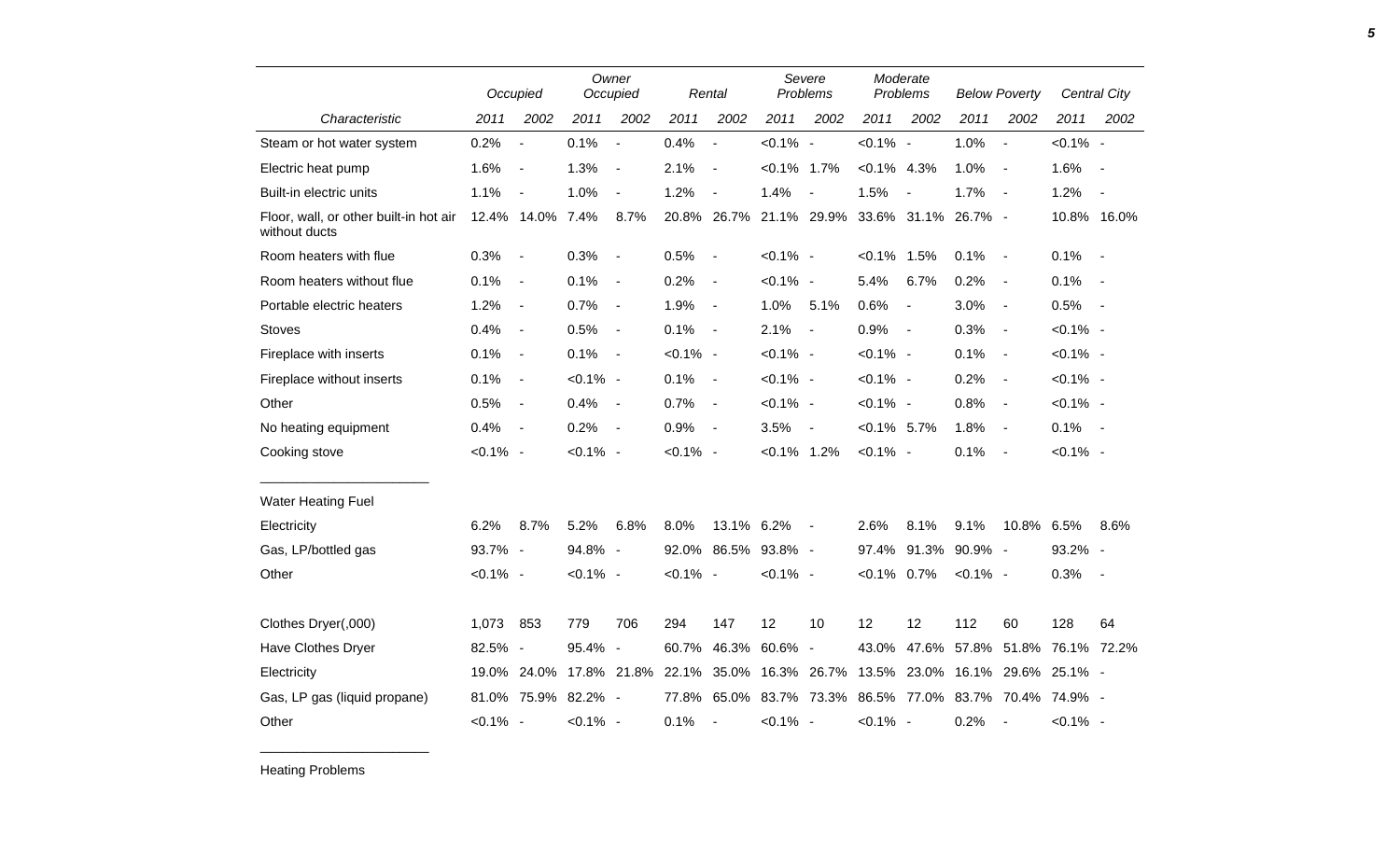|                                                        |             | Occupied                 |             | Owner<br>Occupied        |             | Rental                   | Severe<br><b>Problems</b> |                          | Moderate<br>Problems     |                          | <b>Below Poverty</b> |                          | Central City   |                          |
|--------------------------------------------------------|-------------|--------------------------|-------------|--------------------------|-------------|--------------------------|---------------------------|--------------------------|--------------------------|--------------------------|----------------------|--------------------------|----------------|--------------------------|
| Characteristic                                         | 2011        | 2002                     | 2011        | 2002                     | 2011        | 2002                     | 2011                      | 2002                     | 2011                     | 2002                     | 2011                 | 2002                     | 2011           | 2002                     |
| Uncomfortably cold for 24 hours<br>or more last winter | 8.1%        | 10.8%                    | 6.4%        | 9.3%                     | 11.7%       | 15.0%                    | 44.9%                     |                          | 80.1% 22.2%              | 16.1%                    | 11.9%                | 13.6% 6.6%               |                | 5.0%                     |
| Heating equipment breakdowns                           | 2.1%        | $\overline{\phantom{a}}$ | 1.3%        | $\overline{a}$           | 3.4%        |                          | 38.5%                     | 64.2%                    | 5.7%                     | 1.2%                     | 4.3%                 | $\blacksquare$           | 1.0%           | $\blacksquare$           |
| Other causes                                           | 5.4%        | 7.7%                     | 5.0%        | 7.2%                     | 6.0%        | 9.0%                     | 8.2%                      | 19.2%                    | 15.4%                    | 11.5%                    | 6.6%                 | 8.7%                     | 4.7%           |                          |
| Utility interruption                                   | 0.2%        | $\overline{\phantom{a}}$ | 0.2%        | $\overline{\phantom{a}}$ | 0.3%        | $\blacksquare$           | 1.2%                      | $\blacksquare$           | 0.7%                     | $\blacksquare$           | 0.2%                 | $\blacksquare$           | $< 0.1\%$ -    |                          |
| Inadequate heating capacity                            | 1.1%        | $\overline{\phantom{a}}$ | 0.9%        | $\blacksquare$           | 1.3%        | $\overline{\phantom{a}}$ | 5.6%                      | 3.0%                     | 5.7%                     | 3.8%                     | 2.2%                 | $\overline{a}$           | 1.1%           |                          |
| Inadequate insulation                                  | 1.0%        | $\overline{\phantom{a}}$ | 0.6%        | $\blacksquare$           | 1.8%        | $\overline{\phantom{a}}$ | 6.2%                      | 15.4%                    | 8.2%                     | 4.2%                     | 1.5%                 | $\blacksquare$           | 1.6%           |                          |
| Cost of heating                                        | 1.8%        | $\overline{\phantom{a}}$ | 1.7%        | $\blacksquare$           | 2.0%        | $\blacksquare$           | $< 0.1\%$ -               |                          | 1.4%                     | $\blacksquare$           | 2.4%                 | $\overline{\phantom{a}}$ | 0.9%           |                          |
| Other                                                  | 1.7%        | $\overline{\phantom{a}}$ | 2.0%        | $\overline{\phantom{a}}$ | 1.2%        | $\blacksquare$           | 4.2%                      | $\overline{\phantom{a}}$ | 0.9%                     | $\overline{\phantom{a}}$ | 0.7%                 | $\blacksquare$           | 1.6%           |                          |
| <b>SELECTED PHYSICAL</b><br><b>PROBLEMS</b>            |             |                          |             |                          |             |                          |                           |                          |                          |                          |                      |                          |                |                          |
| Severe Physical Problems(,000)                         | 20          | 15                       | 6           | 8                        | 13          | 7                        | 20                        | 15                       |                          |                          | 7                    | 5                        | 3              | 0                        |
| Severe physical problems                               | 1.5%        | $\overline{\phantom{a}}$ | 0.8%        | $\overline{\phantom{a}}$ | 2.7%        | $\blacksquare$           | 100%                      | $\overline{\phantom{a}}$ |                          |                          | 3.7%                 | $\blacksquare$           | 1.5%           | $\blacksquare$           |
| Plumbing                                               | 0.9%        | $\overline{\phantom{a}}$ | 0.5%        | $\blacksquare$           | 1.7%        | $\blacksquare$           |                           | 61.2% 23.4%              | $\overline{\phantom{a}}$ |                          | 2.1%                 | $\blacksquare$           | 1.3%           | $\blacksquare$           |
| Heating                                                | 0.6%        | $\overline{\phantom{a}}$ | 0.3%        | $\overline{\phantom{a}}$ | 1.0%        | $\overline{\phantom{a}}$ | 37.7%                     | 64.2%                    | $\sim$                   |                          | 1.5%                 | $\overline{\phantom{a}}$ | 0.1%           |                          |
| Electric                                               | $< 0.1\%$ - |                          | $< 0.1\%$ - |                          | $< 0.1\%$ - |                          | $< 0.1\%$                 | 2.0%                     |                          |                          | $< 0.1\%$ -          |                          | $< 0.1\%$ -    |                          |
| Hallways                                               | $< 0.1\%$ - |                          | $< 0.1\%$ - |                          | $< 0.1\%$ - |                          | $< 0.1\%$ -               |                          |                          | ÷.                       | $< 0.1\%$ -          |                          | $< 0.1\%$ -    |                          |
| Upkeep                                                 | $< 0.1\%$ - |                          | $< 0.1\%$ - |                          | $< 0.1\%$ - |                          | 2.9%                      | 10.4%                    | $\overline{a}$           | $\mathbf{r}$             | $< 0.1\%$ 0.2%       |                          | 0.1%           | $\overline{\phantom{a}}$ |
| Moderate Physical<br>Problems(,000)                    | 29          | 24                       | 9           | 9                        | 20          | 16                       |                           | t.                       | 29                       | 24                       | 10                   | 5                        | $\overline{c}$ | $\mathbf{1}$             |
| Moderate physical problems                             | 2.2%        | $\overline{\phantom{a}}$ | 1.1%        | $\blacksquare$           | 4.2%        | $\blacksquare$           |                           |                          | 100%                     | $\overline{\phantom{a}}$ | 5.3%                 | 4.3%                     | 1.4%           |                          |
| Plumbing                                               | 0.1%        | $\overline{\phantom{a}}$ | 0.1%        | $\overline{\phantom{a}}$ | 0.2%        | $\blacksquare$           |                           |                          | 6.0%                     | 6.3%                     | $< 0.1\%$            | 0.6%                     | $< 0.1\%$ -    |                          |
| Heating                                                | 0.1%        | $\blacksquare$           | 0.1%        | $\blacksquare$           | 0.2%        | $\blacksquare$           |                           | Ĭ.                       | 5.4%                     | 6.7%                     | 0.2%                 | $\overline{\phantom{a}}$ | 0.1%           | $\sim$                   |
| Upkeep                                                 | 1.0%        | $\overline{\phantom{a}}$ | 0.4%        | $\overline{\phantom{a}}$ | 2.1%        | $\blacksquare$           |                           |                          | 46.9%                    | 60.4%                    | 1.7%                 | $\overline{\phantom{a}}$ | $< 0.1\%$ -    |                          |
| Hallways                                               | $< 0.1\%$ - |                          | $< 0.1\%$ - |                          | $< 0.1\%$ - |                          |                           |                          | $< 0.1\%$                | 0.6%                     | $< 0.1\%$ -          |                          | $< 0.1\%$ -    |                          |
| Kitchen                                                | 0.9%        |                          | 0.5%        | $\overline{\phantom{a}}$ | 1.7%        |                          |                           |                          |                          | 41.8% 32.5% 3.4%         |                      |                          | 1.3%           |                          |

*6*